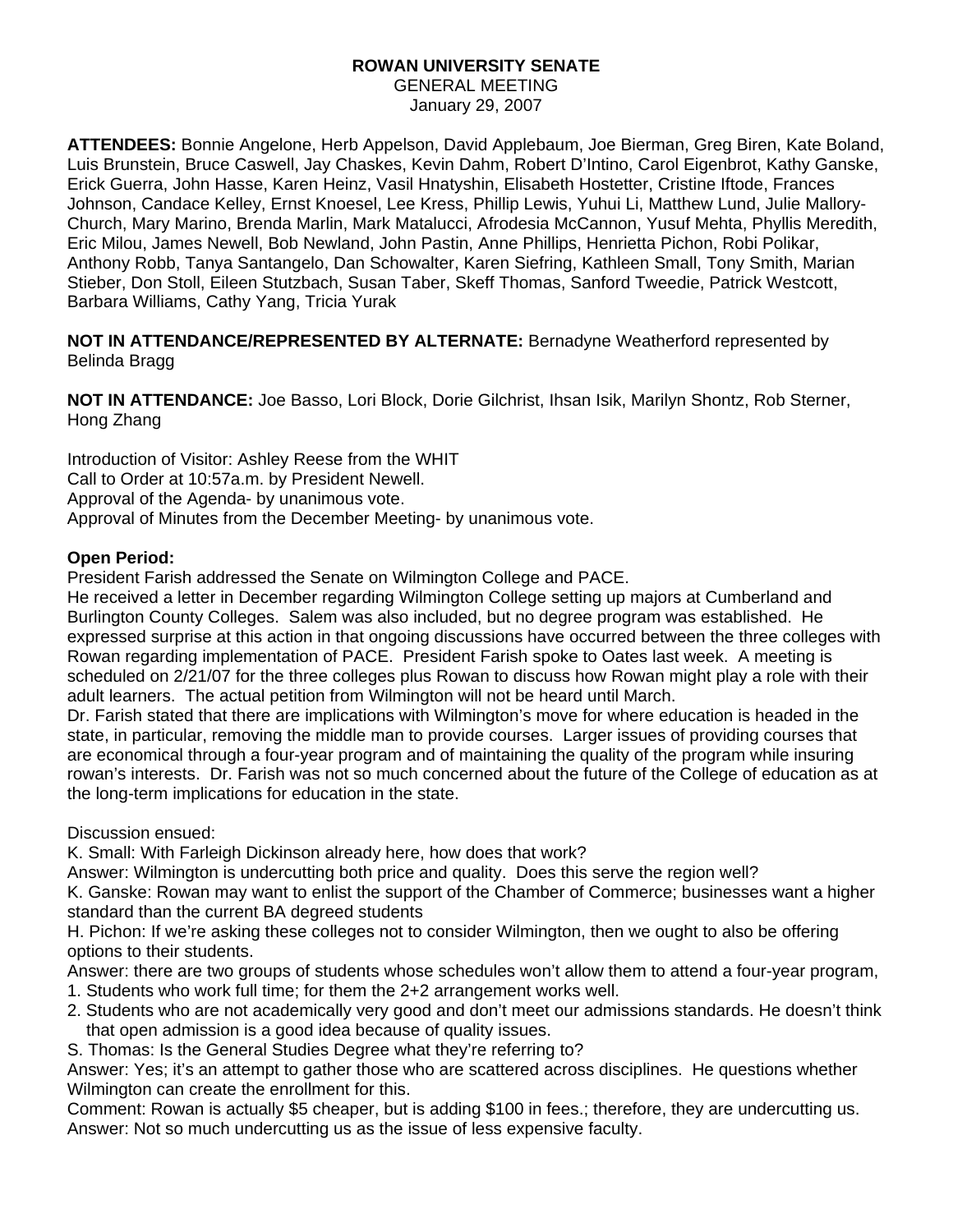# **President's Report**

- President Farish has reconstituted his Advisory council. The first meeting will take place in February.
- Wilmington College has signed an agreement with three New Jersey colleges. The deadline to respond is set for February. There is a concern for the issue of the quality of education that may be provided. Objection would be based on Rowan's ability to offer the same courses.
- K. Jahan, F.. Johnson, P. Lewis and E. Milou have been selected for the PACE advisory group. Two professional staff names were also put forward to the Provost by President Newell and President Siefring (AFT); the Provost then selected D. Gilchrist.
- Interim dismissal policy- students with a 2.0 GPA for consecutive semesters would result in dismissal. This proposal awaits review by the Academic Policies and Procedures Committee. The Provosts recommendation applies only to entering students. This standardization policy is used in other NJ colleges, and would replace the use of the existing tiered system.

# **Committee Reports**

# **Curriculum Committee- Kevin Dahm**

For Chemical Engineering, the Committee approved the A/B and C proposals unanimously. Both proposals were moved concurrently. The vote resulted in ten opposed with the motion passed by majority vote.

For the Psychology proposal, Bonnie Angelone was asked to comment. The first proposal is intended to address critical thinking skills, restructuring the upper level courses to build on each other with some new courses. The second proposal changes the prerequisite for all courses by using the old Intro course. All three proposals were brought forward with a motion to approve concurrently; the motion carried unanimously.

For the Biology proposal (P802): It is being proposed to change the prerequisite to reflect then new sequencing, adding a C-average in core courses. This standard will also apply to transfer students. The motion carried by majority vote with one abstention.

A typographical error was noted on the Green Sheet to correct wording from "New Non…" to just "New."

### **Technological Resources- Vasil Hnatyshin**

There is an issue with the IWS student workers.

Comment: P. Lewis- Expressed concern for all students being required to have laptops (provided examples of hardship cases) Since there was no debate or proposal on the floor, he was asked to save the question/concern.

Comment: M. Matalucci- Students are failing the Excel portion of the technology basic skills testing. There is not the same need for use of this across the board, therefore he suggested that knowledge assessed be basic computer literacy. With computer literacy being a basic skills class, how necessary is Excel? P. Lewis- We need to know that students are failing in Excel. He suggested having the Committee talk with the Campus Planning Committee regarding updating. He suggested that all information be channeled into one body.

### **Academic Policies and Procedures-Barbara Williams**

Academic Policy Resolution: Chair of Academic Policies and Procedures referred to a proposed change on the Yellow Sheet to be read by the members.

Question: Will this change affect the T&R policy?

Answer: President Newell stated that it is reasonable to assume so; if this proposal is accepted it will affect how the T&R package is written.

### **Senate Constitution Committee,** B. Caswell

President Newell referred to the written format provided for how to discuss the membership issue in the constitution.

B. Caswell suggested that the first question be revised to read "Is the Senate open to expanding the membership?"